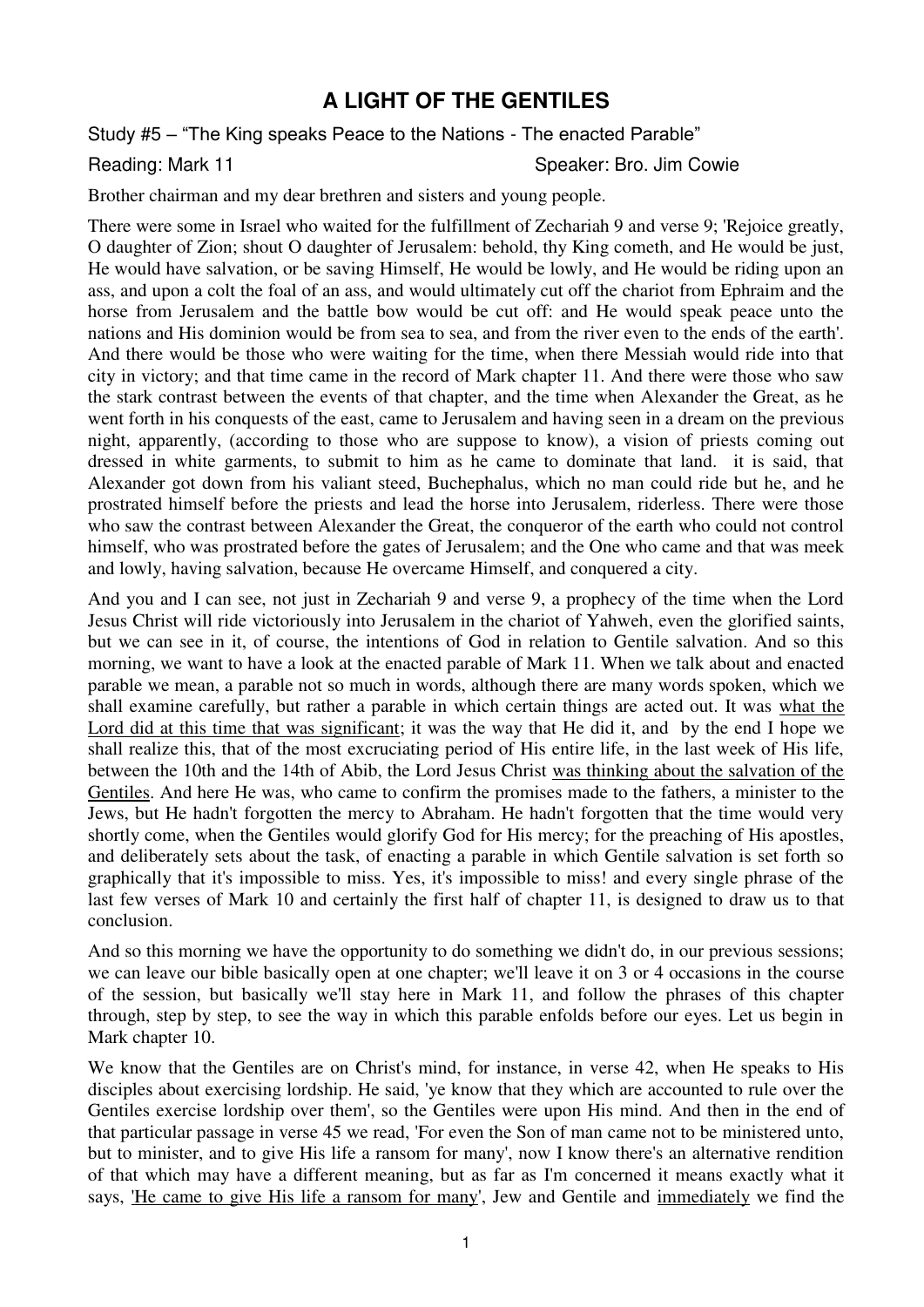record plunging into the enacted parable. As the Lord comes to Jericho for the last time in verse 46 of Mark 10, He had gone out of His way to go through that city. Yes, it was one of the ways in which you could make your way to Jerusalem, at the time of the feast; it wasn't quite so crowded as the way down through Shechem. It came from the north and across the mountains of Judaea; there was no real reason other that the fact the Lord was deliberately setting forth a parable, that He should have come through Jericho. Why does the record state that He came to Jericho?

We read did we not, for instance, Judges chapter 3 and verse 13. In Judges chapter 1 you'll recall, we read that Jericho was the city of palm trees, and you can answer those references, the 34th chapter of Deuteronomy and verse 3, and 2 Chronicles 28 and verse 15, they all tell us that Jericho was known as the city of palm trees. In the previous session we mentioned that a palm tree is a symbol of the Gentiles, in fact, it is a symbol of all nations. Remember Exodus 15:27 ? when Israel came to Elim the place of the mighty ones, they received a vision of the kingdom, and there they saw twelve wells of water (the glorified kingdom age it's talking about, when Israel will be redeemed. When the nations will acknowledge the power of Yahweh in the earth, and they will draw water from the 12 tribes of Israel. It will be ensconced in the land of promise) There was the vision that was given to them of the kingdom, and there were 70 palm trees around those 12 wells of water. 70 we know to be the number of the Gentiles, and the palm trees obviously a symbol of the nations in that context. We'll have more to say about that a little later on.

So here we have Jesus deliberately coming to the 'city of palm trees', and who did He find in that city? Well, the record tells us that as He was going out of Jericho, with His disciples and a great number of people, 'blind Bartimaeus, the son of Timaeus, sat by the highway side begging'. Every phrase of that verse is pregnant with meaning. He found there a blind man; the record of Matthew tells us that there were in fact, two blind men, Matthew 20:29 and 34, record that there were 2 blind men, who were both healed, but Mark decides to tell us only about one! Why? Why just chose the one, and why tell us his name? and why tell us the name twice? as I said, there is a fullness of meaning here that must not be missed. He's in the city of palm trees, Jericho, the citadel of Gentile power, that was bowled over by the power of God, with a great earthquake, as the walls collapsed and everything in that city was devoted to Yahweh, except one Gentile family who had faith! Every single thing in that city was devoted. Why? because Yahweh was saying, 'Jericho represents the whole land; you take that and the rest is gone; it's yours', and therefore, it was a symbol of the Gentiles and of their power. And here is the Lord finding a blind man who has a name that means, 'the son of the polluted', that's what BarTimaeus means, the son of the polluted. And why would you imagine that it is repeated, BarTimaeus is the equivalent of what we might have if you were using the Hebrew language, 'ben Timaeus', 'bar' being the Greek equivalent to 'ben'. He found a blind man called 'the son of Timaeus', the son of Timaeus, the son of the polluted, the son of the polluted, and when you have duplication, you have force, remember the parables of Joseph? (Because if it's double unto thee, the thing is sure), therefore we have here, an emphasis that he was the son of the polluted; now he might have been a Jew, but he is portrayed as being a type of the Gentiles. He was the son of the polluted and the Jews regarded the Gentiles to be such.

And where was this man? He was by a highway side, and the Lord Jesus Christ uses the highway in Matthew 22 and verse 10 in the parable of the wedding feast; He uses the highway and the byway as a sign or a type of the place where the Gentiles would be found, and the apostles were sent forth into the highways of humanity, that they might call forth Gentiles, to come to the wedding of the Lord Jesus Christ. there's no doubt that we have Gentiles being set forth before us, and what was this blind man doing? He was begging, and to beg, you have to step down from the pride of man and indulge those things which make every other man look at you. To beg is very difficult, verse 16, 'I cannot beg said the steward who had abused his privileges', I cannot beg, I simply can't bring myself to do it! but when you and I were blind Gentiles, the son of the polluted, we spent most of our time begging! You have a look with me at Ephesians chapter 4, this is one of those occasions when we shall go out of the record of Mark 11, and have a look at a very appropriate passage of scripture, which talks about our state before we came to the truth. In Ephesians chapter 4, we read in verse 17, 'This I say therefore, and testify in the Lord, that ye henceforth walk not as Gentiles walk (other can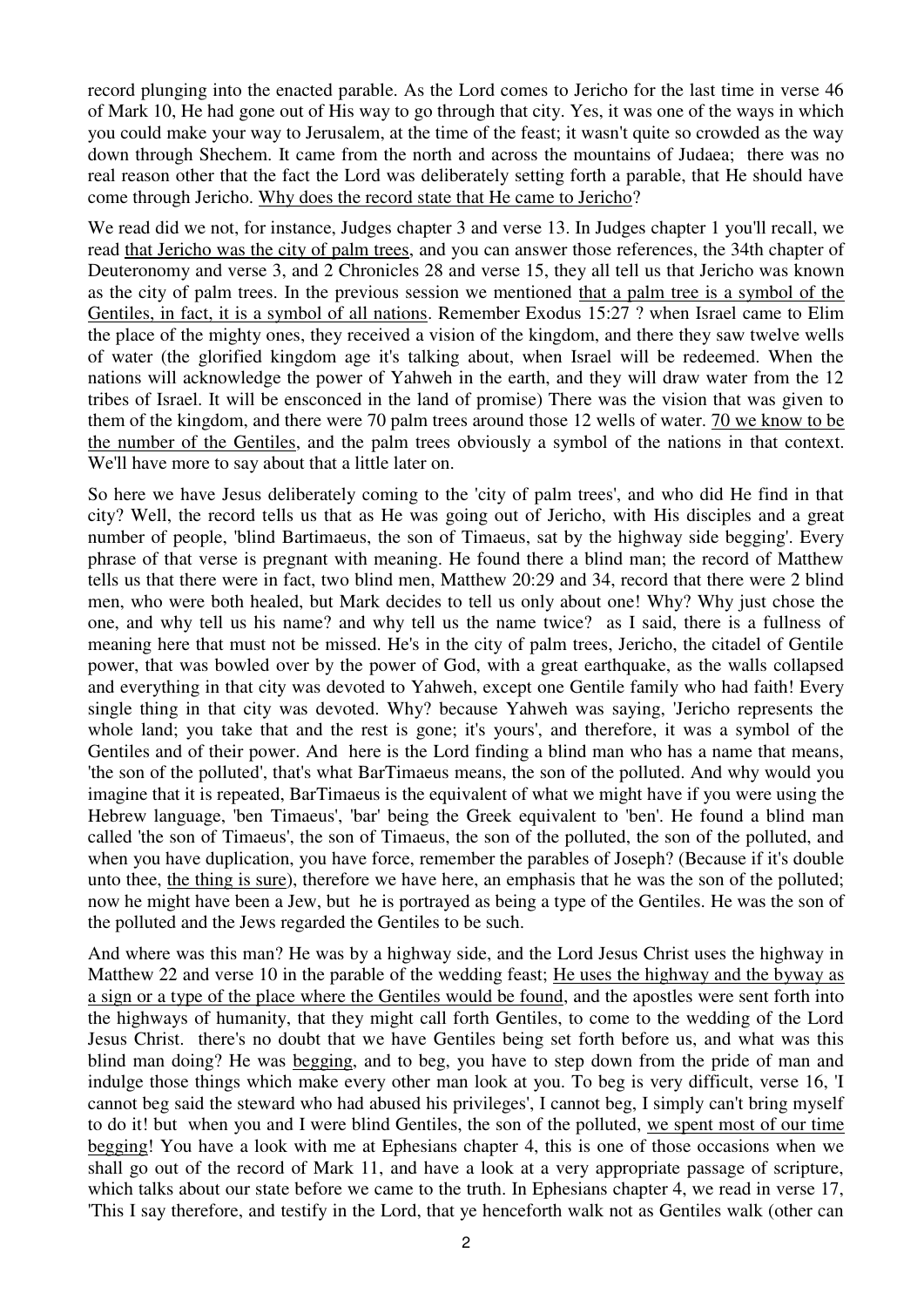be omitted, we are not Gentiles today) Paul has explained in chapter 2 you'll recall, in verses 10 to 12, that there was a time that we were outside the covenants of promise, but that isn't the case now; we are now the Israel of God and should be Israelites indeed), 'but we should not walk as Gentiles walk (we use to be among them) in the vanity or emptiness of our minds, Having the understanding darkened (BarTimaeus was blind and so were you and I, we couldn't see) being alienated from the life of God through the ignorance that is in us, because of the blindness or hardness of our hearts'. what were we doing? Verse 19, 'who being passed feeling (past sensitivity) had given themselves over unto lasciviousness or licence, to work all uncleanness with greediness' (or you might use another word, with begging). We were beggars, begging to have the flesh and its desires fulfilled. To have the cravings of our flesh fulfilled; we were hungry for lust, and and that was our state; and here was blind BarTimaeus, back in Mark chapter 10, by the highway side begging, and the Lord extracts him from that. This man must have known something about Jesus of Nazareth because in verse 47, 'when he heard that it was Jesus of Nazareth, he began to cry out and to say, Jesus, thou son of David, I'm in a pitiful state; have mercy on me'!

We've seen the understanding of David in relation to Gentiles. We need say no more about it, 'And when many charged him that he should hold his peace (as the Jews denied the gospel to the Gentiles and said, 'What are you doing going out there? we are the exclusive race of Yahweh!) 'but he cried the more a great deal, Thou son of David, have mercy on me'(and the tabernacle of David was to be spread out over the Gentiles as well as the Jews). And Jesus who was now on His way to Jerusalem, He was now about 5 days from crucifixion, He was steadfastly going towards that city; He'd set face to do so, and He stood still for a moment in verse 49, He stood still in the way of the cross, that He might introduce into that way, a blind Gentile, who represents the rest of us.

And they called the blind man (and even as the apostles were to go forth amongst the Gentiles and to call them and say, 'be of good comfort') 'rise, He calleth thee. And he, casting away his garment of filthy rags (can you imagine what a beggars clothing would be like? He couldn't even see what they were like. Filthy rags he had) 'And casting away his filthy rags he rose and came to Yahweh's salvation. And Jesus answered and said unto him, What wilt thou that I should do unto thee? And the blind man said unto Him, Lord, that I might receive my sight (sight or eyes of course, are a symbol of intelligence, and he had his mind a mind that was empty and vacant in ignorance of the things of the truth, symbolized by the fact that his eyes could not see, and he wanted to have his intelligence enlightened by the truth, and Jesus taught him, and healed him, and He said to him, 'Go thy way', verse 52, (the words 'thy way' can be crossed out, they're not there). 'Go', because he wasn't to go on his own way anymore; he was to go in the way of the cross, because the Lord says in that verse, 'Go, thy faith has made thee whole. And immediately he received his sight, and he followed Jesus in the way'. What way was that? Where was Jesus going?

He was going to His crucifixion; He was, as it were bearing the cross from Jericho to Jerusalem; He was going up to die and in was in that way, that the enlightened Gentile, at least in time, went with Him. 'No man can be my disciple except he take up his cross daily and follow Me, and walk in that way', do you see the introduction to the enacted parable of Mark chapter 11? Like playing with the mind of Christ was in this whole transaction. Then we come to verse 1 of the 11th chapter, 'And when they came nigh to Jerusalem (this was the 10th of Abib) unto Bethphage and Bethany, at the mount of Olives, He sendeth forth two of His disciples'; now as I said, nearly every phrase is critical and we need to have it properly ordered in our minds. First of all, we need to mention, that Matthew 21 and verse 1 tells us that the Lord came to Bethphage first. Bethphage was some little distance from the town of Bethany; little villages they were, over the rise of the mount of Olives, not very far apart. Now, we know that the Lord normally stayed in the house of Martha, and Mary and Lazarus at Bethany. But the record is deliberate in Matthew 21 and verse 1, when it tells us that He first came to Bethphage. And Bethphage is put first here in verse 1 of chapter 11.

I want you to get the meanings of these names firmly entrenched in your minds, if not in your bible, it's not a bad idea to have them written in your bible. Bethphage means 'the house of unripe figs'; now I've got a way of remembering these, 'phage' sounds somewhat like 'fig' doesn't it? So I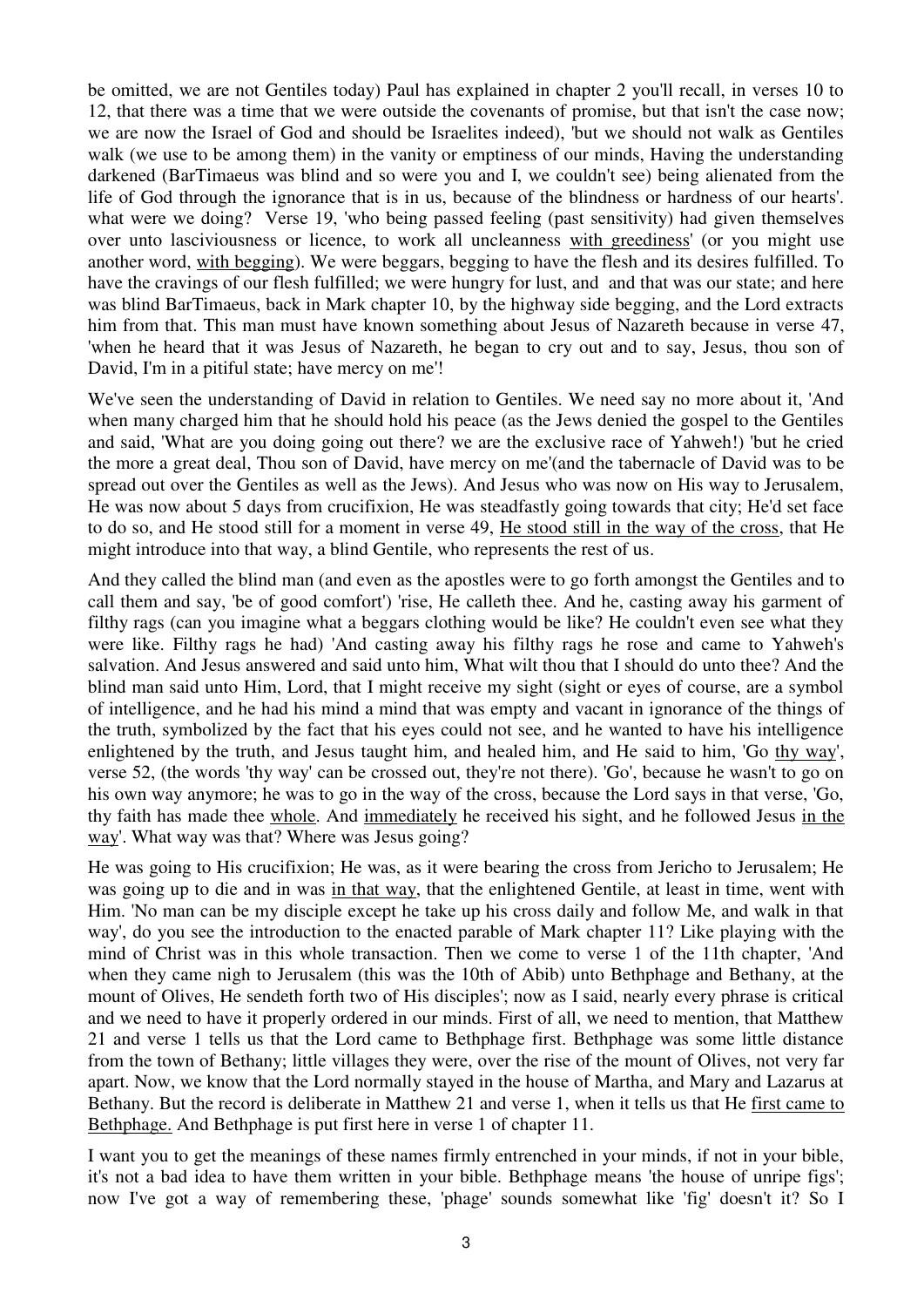remember the house of unripe figs by saying it that way, Bethphage, whereas 'Bethany' means, according to Strong, 'the house of dates or the house of date palms' because the date is the fruit of the palm tree, or a particular kind of palm tree. Now isn't that significant? we've been talking about the palm tree as a symbol of Gentiles, and we all know that the fig tree is a symbol of Israel, so here we have two houses, the word 'beth' meaning 'a house'; the house of unripe figs, the house of Israel and the house of the Gentiles, Bethany, and I remember that's the house of the Gentiles by the fact that the word 'any' in English means 'all', any or all. Bethany, the house of 'all' the house of the Gentiles; see the way of memorizing it? Now, it's important that we do that because as we go through the record, the Lord deliberately does things in these two places, that He wants us to understand the relevance of sending forth a light to the Gentiles. So he comes first to the house of Israel, the house of unripe figs, 'I'm not sent but to the lost sheep of the house of Israel, and so He came to them first, the Jew first then Gentile was Yahweh's order.

And it wasn't until later on that He came to Bethany. Now both of these little villages were on the mount of Olives. Here we have the third tree; we've got the fig, we've got the date palm, and now we have an olive tree. What does the olive tree represent? Well, all of your minds go to Romans chapter 11, don't they? for in Romans 11 and verses 17 and 24, we are told plainly, that Yahweh has decided to use the olive tree as a symbol both of Jew and of Gentile. Recall what Paul says? He says the nation of Israel was in fact, a cultivated olive tree; and we the Gentiles were the wild olive that were taken and grafted in to the cultivated olive tree. And Zechariah chapter 4 is a vision of the time when the two anointed ones of Yahweh, the two olive trees from which flow the oil which will give light in the kingdom age, will be joined together in Christ, in glory. And there they sit, the olive tree of Israel and the olive tree of the Gentiles together, in the kingdom. So here we have the olive tree standing for 'the uniting of Jew and Gentile'. Now, isn't that remarkable! and the Lord comes from Jericho, the city of the Gentiles, on His way to Jerusalem, that He might make a great sacrifice, and He comes to the house of Israel first, the house of unripe figs.

And He's standing on the mount of Olives, because He's about to do a work that would unite Jew and Gentile together in the Abrahamic covenant. For Abraham was the stock of Yahweh's cultivated olive tree, into which we have been grafted. And He sends forth, how many disciples? Two of His disciples; why two? Well, two is the scriptural number of division; and they were going to bring, from the little village of Bethany, two beasts. So He sends forth two disciples because He was going to divide between two beasts; select one, that He might ride upon it, and reject another! Now look very carefully at the record of verse 2; He said to them, 'go your way into the village over against you' (now remember He's in Bethphage when He says this, so the village over against you is Bethany. Bethphage is the house of Israel, Bethany is the house of the Gentiles, in fact, those of you who look up Grim Fair, will find that he gives the meaning not as the house of date palms or Bethany, but rather as the 'house of depression and misery'. An interesting sideline! because the house of the Gentiles, as we saw in the case of the son of Timaeus, the son of the polluted, is a house of depression and misery, and depending on which one you take the meaning is basically the same.) 'Go to Bethany and there you'll find, He said in verse 2, as soon (or as immediately, same word in the Greek back in verse 52 of chapter 10, immediately he received his sight, same word in verse 2) 'immediately you'll find when you enter into it, a colt tied' (as you go forth from the house of Israel, He says to His two disciples, you're going to find an immediate response; you will find Gentiles, because you see, the colt, the foal of an ass was an unbroken animal, no man had ever ridden it, because it then says in verse two, 'whereon never man sat'.) So here we have an unbroken colt, an ass that is not yet trained to bear a burden; it will not receive a man. that was a symbol of the Gentiles as well. No man could tame them; remember Legion? He could not be bound by Jewish Law; no man could ride him and steer him by Law. The Gentiles were unbroken, and yet it does say, doesn't it, have a look at it with your own eyes, it says you'll find a colt tied. And although unbroken by the things of the truth, that they might be steered in Yahweh's way, the Gentiles are nevertheless bound by seed. They are tied.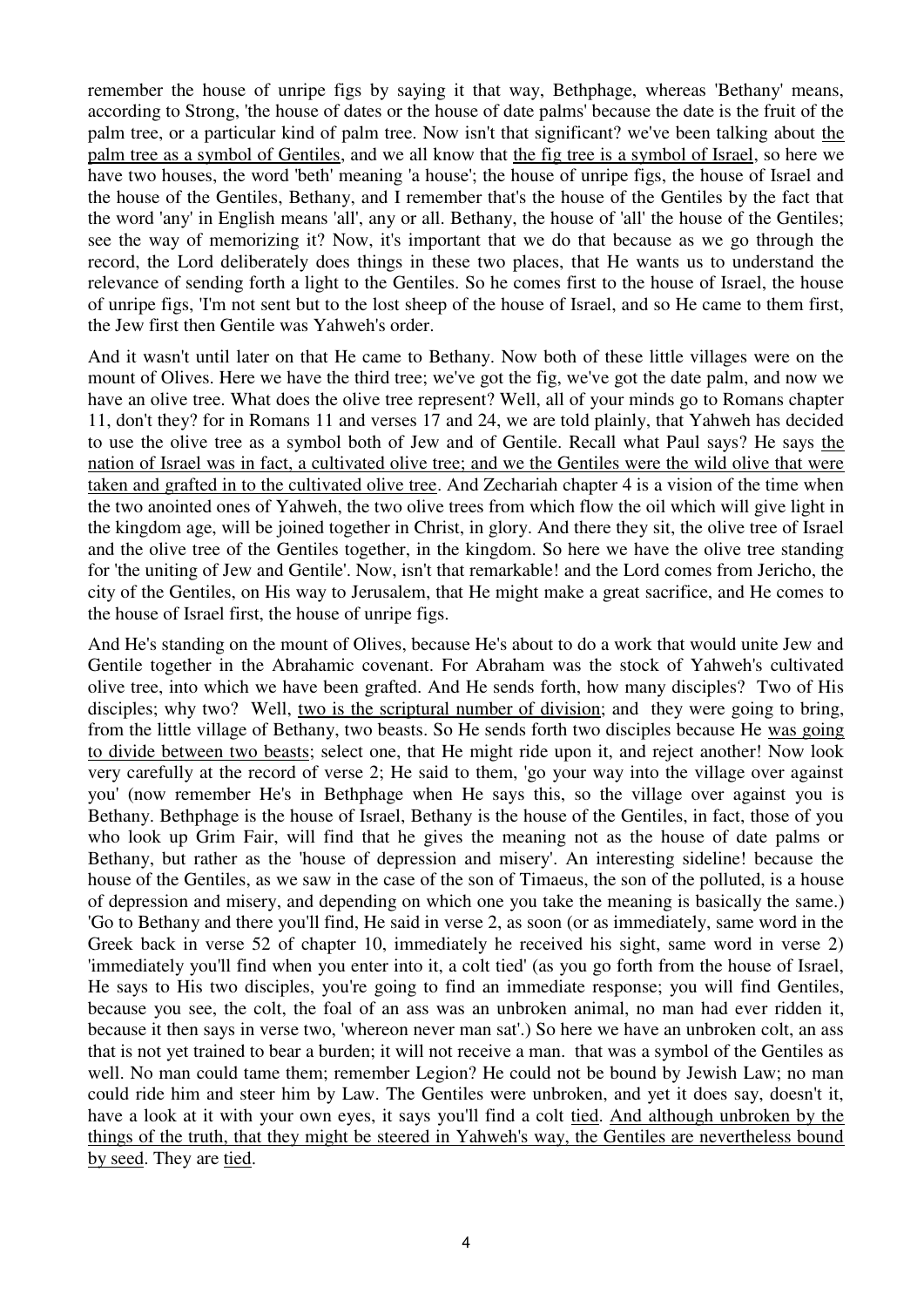And what does He say unto His disciples? 'Loose him and bring him'. Bring him where? Back to Bethphage, remember? Go from Bethphage to Bethany, you'll find the colt of the Gentiles tied; no man's ridden him yet, but I'm about to do so; and bring him back to Me in the house of unripe figs. And the Lord Jesus Christ was setting forth a parable; the time would come when there'd be introduced into the house of Israel, the family of the Gentiles. And His work about to be performed in four days time, was to be a work that was to bring all men together, and 'I if I'm lifted up will draw all men unto Me', and He understood that more perfectly than you or I ever will, and hence, He sets about His task with great deliberateness.

Let's have a look at verse 3. 'If any man say unto you, Why do ye this? (as He knew that the Jews would challenge the work of the apostles; would be to stir at the prospect of the Gentiles entering into the covenants of promise.) 'If any man says, Why do ye this? say ye that the Lord hath need of him; and staightway he will send him hither'. Paul tells us that because the Jews rejected their own Messiah, and turned away from the very covenants that were the basis of their whole life, Yahweh turned to the Gentiles. And He had need of them for a time, and when the fullness of the Gentiles has come in, then He will bring the olive trees together and Zechariah 4 will be fulfilled in the earth, and both Jew and Gentile will pour oil into the lamp that will give light for the age of the ages and beyond.

In verse 4 we meet the next stage of this marvellous enacted parable. Well, the disciples went their way from Bethphage, the house of Israel, and they found the unbroken colt of the Gentiles bound by the door without'. Now, isn't this marvellous! because you see the Gentiles were bound, but they were outside a house. They were outside a house, and where did they find him? they found him in a place where two ways met, and they were on the mount of Olives, where there were two kinds of olive trees that will one day, be made one. Do you grasp that? They found the colt of the Gentiles outside the house, in a place where two ways met, Jew and Gentile, brought together in one man. 'And they loosed him. And certain of them that stood there said unto them, What do ye loosing the colt? (there was the anticipation of the Jewish challenge to Gentile salvation! What are you doing? Unloosing a Gentile colt.) 'And they said unto them even as Jesus had commanded; and they let them go. And they brought the colt to Jesus, and cast their garments on him; and He sat upon him'.

Now the record of Matthew in verses 4 to 7 of chapter 21, which is the companion account of Mark 11, tells us that they in fact, brought not just the colt but they brought the ass as well. As I said, that's why He sent forth two disciples, one would lead the ass of Israel and the other would lead the colt which represents the Gentiles. And they brought the ass and the colt to Jesus, and He bypassed the ass of Israel, the burden-bearer of Yahweh, and He chose to ride upon the unbroken colt of the Gentiles. Marvellous wasn't it? I'm sure the disciples couldn't see it at that time at least, but you and I can! And we read in verse 7, 'And they brought the colt to Jesus and they cast their garments on him, and He sat upon him. And many spread their garments in the way' (they cast away their own covering because He was about to provide them with a new one on the 14th of Abib). 'And others cut down branches off the trees, and strewed them in the way'. What sort of branches were they?

Now, here's our second departure from Mark chapter 11; mark the chapter and look at John chapter 12. What kind of branches did they strew in the way? John 12:12 we read, it is the very brief but a companion account of Mark 11, 'And on the next day, much people that were come to the feast, when they heard that Jesus was coming to Jerusalem, Took branches of palm trees, and went forth to meet Him, and cried, Hosanna; Blessed is the King of Israel that cometh in the name of Yahweh'(a quotation from Psalm 118). They took branches of palm trees, (and while we're out of Mark 11, have a look at Revelation chapter 7). Here we have the great vision of the redeemed of Yahweh, rejoicing greatly because of the work of the Lamb. In Revelation 7 and verse 9, we have John's vision of the multitude of the redeemed, what does he see? 'After this, the sealing of the redeemed in the previous verses, 'I beheld, and lo, a great multitude which no man could number, of all nations, and kindred, and people, and tongues' (there they were from all the nations) 'and they stood before the throne and before the Lamb, clothed with white robes (that were now whiter than snow, because flesh was gone! all corruption for them was past; they were now bearing immortality ) 'and they had palms in their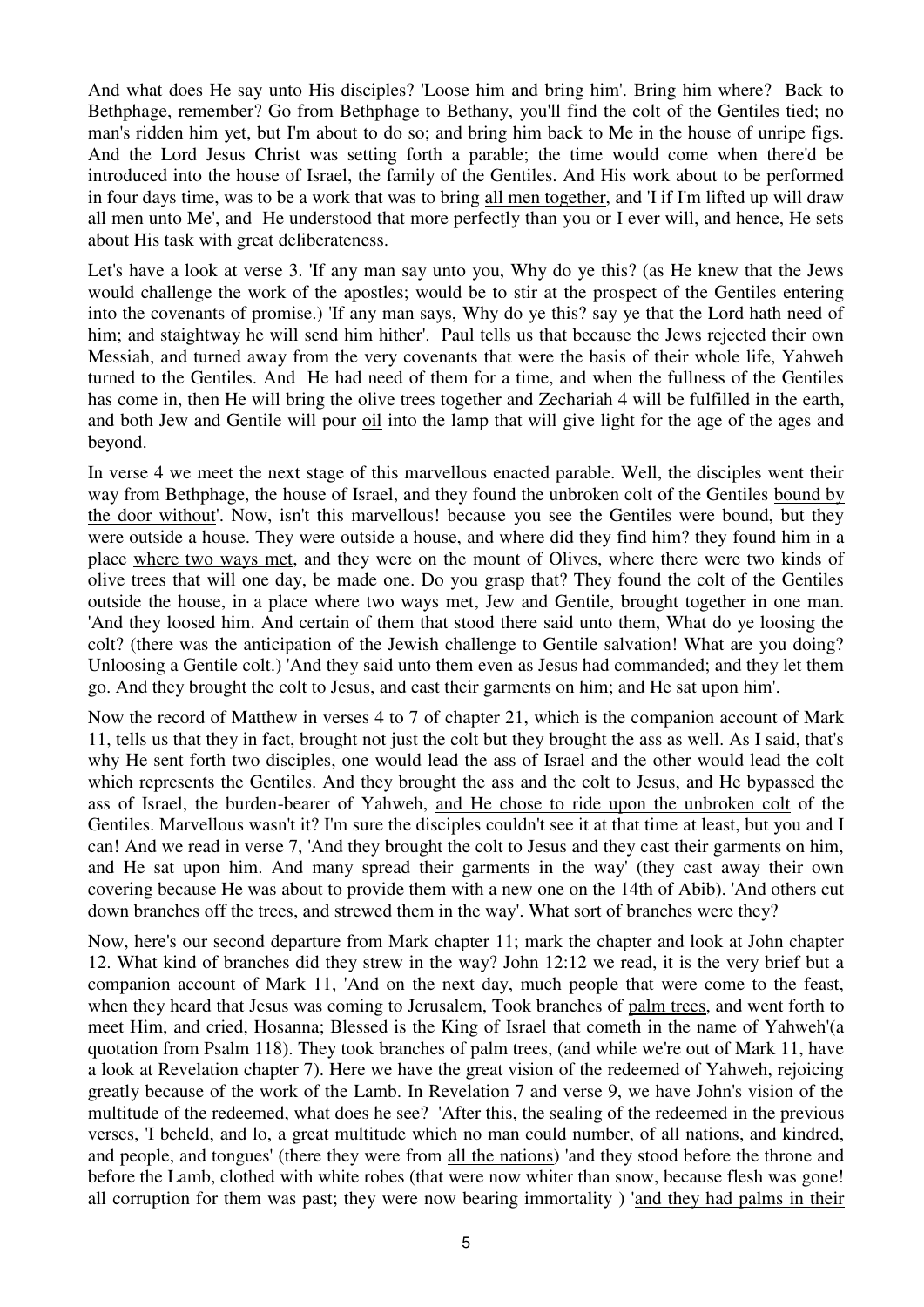hands'(doesn't mean they had a palm in their hand; have a palm in my hand right now; it means they had palm trees in their hands). Why? Because they were from all nations, languages, peoples, and tongues. Isn't it remarkable that in Mark chapter 11 it says they 'cut down the branches and stewed them in the way of the One who was coming' (saving Himself that He might save others) and that He might speak 'peace' to the nations (Zechariah 9:9-10). 'And they cast the palm trees in the way'.

And so in verse 9 of Mark 11, have a look at it very carefully. For the first two lines of verse 9 of that chapter are very important, because what we've got is a quotation in the latter portion of verse 9 from Psalm 118 verse 26, and I mentioned this psalm in a previous session, perhaps the first. It's obviously a psalm of Gentile salvation; I haven't quite fathomed the depths of it, and would appreciate any help to that end; as far as I can see, two references to the circumcising of the Gentiles in that chapter, and it appears to be in the context of judgment. But it is powerfully obvious, that Psalm 118, as far as Christ was concerned, was a psalm that included the Gentiles in the purpose of God. I'll show you why in a minute! It was always upon His mind, and it was upon the minds of those who saw the events of this day. So we have in verse 9 this statement 'but they that went before and they that followed cried saying, (Save now = Hosanna); Blessed is He that cometh in the name of Yahweh', a direct quotation from Psalm 118:26. If you read the first two lines of that verse carefully, 'and they that went before (the Jews) and they that followed (the Gentiles) would all cry out, Save now; Blessed is He that cometh in the name of Yahweh'.

How do we know that that is right, ? You'll remember Matthew 23, 'Behold your house is left unto you desolate, and ye shall not see Me until ye shall say, blessed is He that cometh in the name of Yahweh'. Remember that? And when the Jews say that, they will be accompanied by those that followed after, the Gentiles. It was always upon the Lord's mind, was that passage of Psalm 118, 'they that went before (Jews) and they that followed after (Gentiles) cried, Save now', and they go on to say in verse 10, 'Blessed be the kingdom of our father David, (who understood that he had to make a tabernacle for the God of Jacob to include the Gentiles in the purpose of God) 'Blessed be the kingdom of our father David, that cometh in the name of Yahweh: Save now in the highest', Save now in the (heavens) we might say because it was the work of Yahweh that would bring that salvation; and here was One meek and lowly riding upon the foal of an ass, and a colt that had been unbroken, that He might speak peace to the nations, and He was saving Himself but not by His own power, for He was a man who was made strong for Yahweh's purpose from above. And when He died the veil of the temple was rent; His flesh was rent and it was rent from the top to the bottom, to indicate that it was a divine work, it was Yahweh's work, and the flesh was destroyed from above.

'Save now in the highest. And Jesus entered into Jerusalem, and into the temple: and when He had looked round about upon all things, and now the eventide was come, He went out unto Bethany with the twelve'. Another extremely important verse, because what He does here is to do what the priests of Israel did when a house was found to be leprous. And the whole Jewish system, the Mosaic order was leprous, not because it of itself had any problems; it was quite capable of leading men to Christ. It was perfectly adapted for that purpose, but it had become leprous, because of the way in which it was being used by the nation of Israel of that day. And their house was leprous and the Lord comes in as the priest and He inspects the house and finds it to be so; the words used say 'He looked round about' and the Greek word 'periblepo' and it means 'to look round about oneself'; He did it Himself. He went around like the priest, looking at every stone as it were, everything that was going on in that temple, (and you'll see just how important this is, in a moment), and He felt it to be leprous so He went out, at the eventide. As the sun went down upon the Mosaic system and it was about to be folded up like a garment; He left it, and where did He go?

And the record says at the end of verse 11, 'that He went out unto Bethany with the twelve'. He went out to the house of the Gentiles, Bethany; isn't that remarkable? He could have gone back to Bethphage, couldn't He? but He didn't! He went out unto Bethany, when the eventide was come, or as the literal Greek has it, 'it was late already that hour', and the last days of the Mosaic system had dawned, and yet it was forty years before He came as the priest to inspect that house again; but this time He was a King-priest, at the head of the Roman armies, and this time He ordered the house to be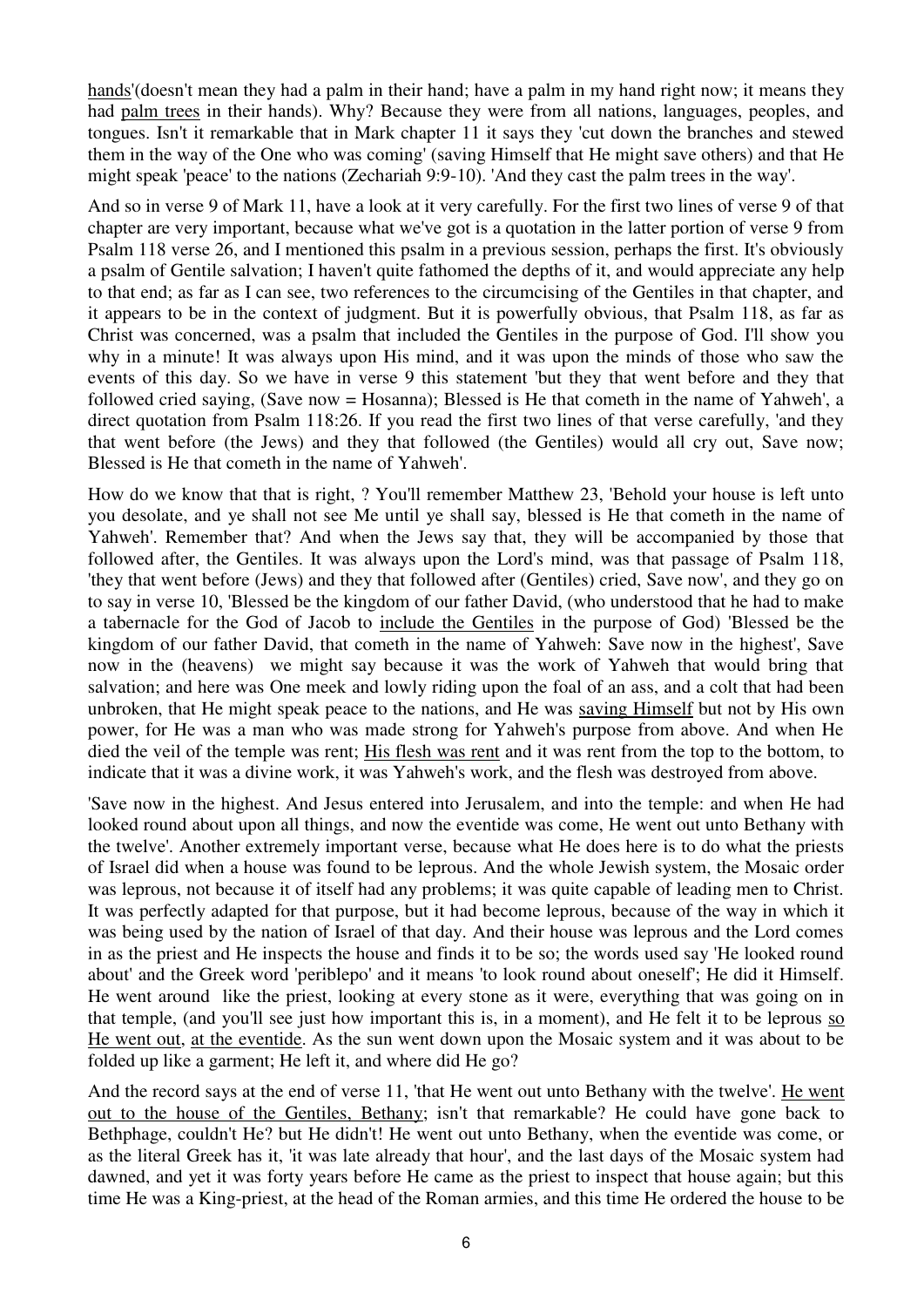dismantled, and so in chapter 13 of Mark and verse 2 we read, as the disciples look upon that house and gloried in its buildings, He said, 'Seest thou these great buildings? there shall not be left one stone upon another, that shall not be thrown down', and like a leprous house it will be dismantled and destroyed, when I come to inspect it for the second time. And yet this was the 10th of Abib! and that was the day when Israelites took the Passover Lamb, that it might be inspected, to see whether or not it was an acceptable sacrifice to Yahweh, to bring redemption to their house. So while He inspected the Mosaic order and found it to be wanting, they were inspecting Him and they found Him to be a perfect Passover Lamb.

And as He comes the next day from Bethany on the 11th of Abib, in verse 12 of Mark 11 we read, 'That on the morrow, when they were come from Bethany, He was hungry'. He was hungry to see righteousness in the nation, 'and seeing a fig tree (Israel, Joel 1:7 and 12, Hosea 9:9-10, Luke 21:29 all tell us, that the fig tree is a symbol of Israel; we don't have to argue about that) 'And seeing the nation of Israel afar off having leaves, He came, if haply (if perhaps it should read) He might find any thing thereon'; (was there going to be some fruits fit for repentance in that nation?) And He didn't find any, and yet there should have been fruit, because the fig tree is barren and leafless in winter, but then, when the rains come, there appears upon the nuded branches of the fig tree, a tiny little bud, and that little bud is the first sign of fruitfulness. It is in fact, the fig in its primary state and then follows the leaves; that little bud doesn't grow much bigger than that; it can be eaten-not very delectable. It is an unripe fig, remember, Bethphage, the house of unripe figs; the Lord didn't expect to come to Israel and find complete fruitfulness. He knew He wouldn't, but He did come expecting to find at least some evidence of fruitfulness behind the leaves! And it was a fact of God's creation, that if you saw leaves on a fig tree, you could expect to find, at least, a very tiny fruit! And when He came to that tree He found nothing but leaves! There was no fruit there, fit for repentance; and He cursed the fig tree because of it. A fig tree with leaves and without fruit was a total contradiction, and here was the nation who had a complete order of things. With all the rituals and ceremonies, with all the washings and all the prayers and phylacteries that were part and parcel of their system, which signified to the nations that they had the things of God; they had a covering, so to speak but they had no fruit! None at all, and no evidence that they would ever produce any. And just like Adam and Eve in the garden, who had an evil conscience, there was a semblance of religion about them after their sin, because they made for themselves a covering of fig leaves, but there was no fruit to be seen anywhere.

That was the state of the nation, so verse 13 concludes, 'And when He came to it, He found nothing but leaves; (just like the angels in the garden, nothing but leaves) for the time of figs was not yet (that is, the time of harvest which came in late May, early June was not yet) but there ought to have been, those first unripe figs behind the leaves. And they weren't there; so the Lord says in verse 14, 'No man eat fruit of thee hereafter for ever', and let's understand that when He uses the term 'forever' in the Greek it is 'aion' and the article is there and it should literally read no man or no one eat fruit of thee for the age, and He refers to the Gentile age. We all know the parable of Luke 21 verses 29 to 30, 'that the fig tree was cut down because it was barren, would again spring forth in the earth, and it would produce leaves', and when you see those trees have leaves then you know that summer or the time of harvest is nigh at hand; and today Israel still has leaves. The fig tree is revived and there are leaves there, but no fruit. 'Let no man eat fruit of thee for the age', and the time is about to come, when fruit will be brought forth upon the branches of the fig tree of Israel.

And His disciples heard Him and didn't understand as we shall (tape turned) an extremely important transaction in this enacted parable. For we read in that 15th verse that 'they come to Jerusalem: and Jesus went into the temple (to inspect it again) and He began to cast out them that sold and bought in the temple, and He overthrew the tables of the moneychangers, and the seats of them that sold doves', and so He unset the order of the offerings. In those days, the Jews that were suppose to bring their own beasts and birds to the temple, had got so lazy and so careless about the full things, that they simply came to the temple without the encumbrance of bringing a beast with them, and they bought one in the court of the ? yes! in the court of the Gentiles, and they'd set up their tables to change money and sell offerings in all the hypocrisy of that, they were selling them in the court of the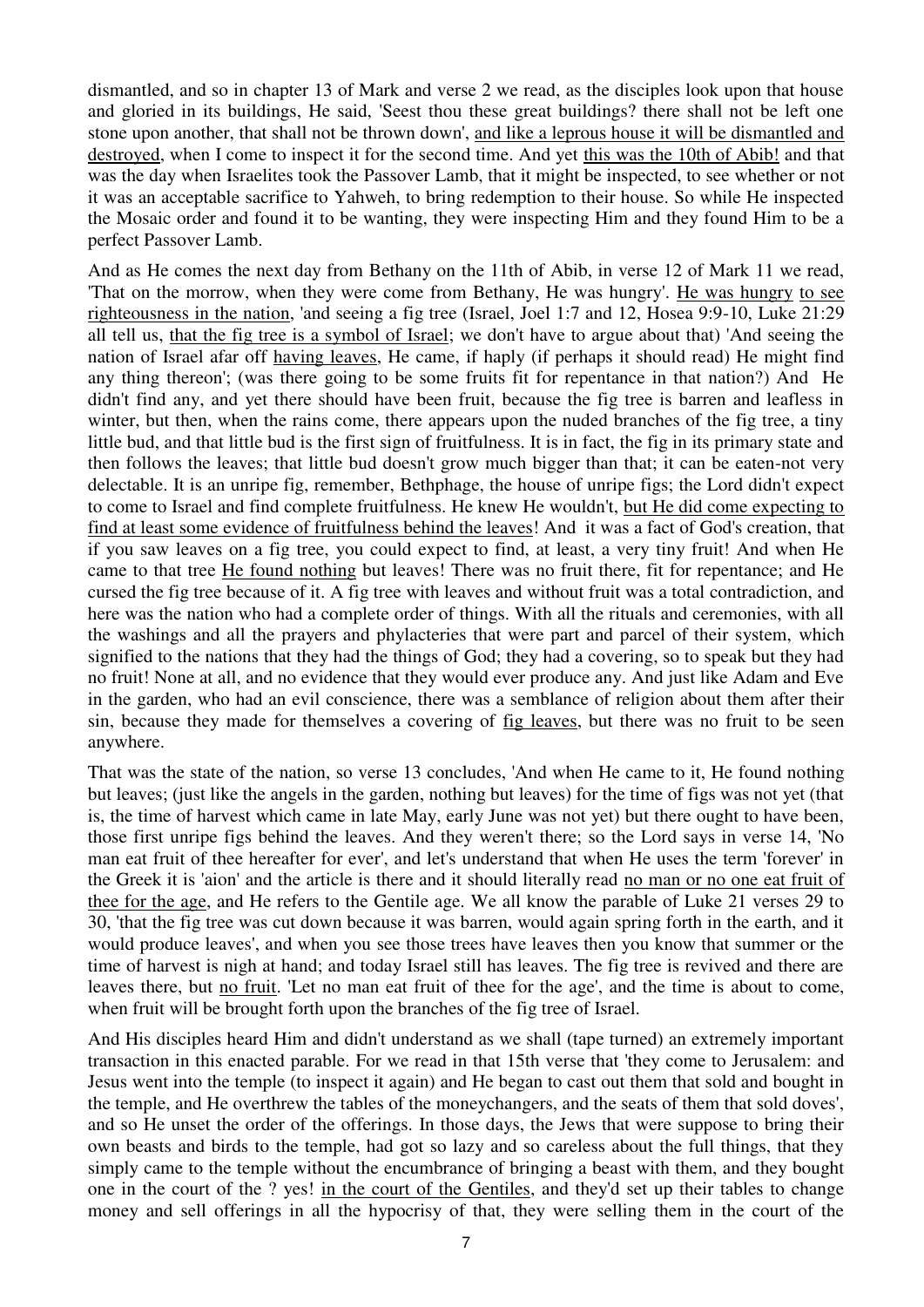Gentiles, and it was from that court, that the Lord evicted the last vestiges of the Mosaic order.

And the next verse says, verse 16, 'But He would not suffer that any man should carry any vessel through the temple', now for centuries the priests and the Levites had carried vessels through the temple, and bustling through that large house, there were always the feet of priests going here and going there, and washing their hands and doing this, and pouring out water; the Mosaic order went on day and night, so to speak. It had been going on like that for centuries, and the Lord comes in and He wouldn't let anybody carry anything through the temple. STOP THAT! You stop it! Put it down! He brings the Mosaic order to a grinding halt on that day. And what does He say? 'And He taught saying, verse 17, 'is it not written, My house shall be called (as the margin has it) a house of prayer for all nations, but you have made it a den of thieves'. There are two quotations combined there, the first part of the verse up to the question mark is from Isaiah 56:7 and the last phrase is from Jeremiah 7:11. You put something in Mark 11 and come back to Isaiah 56.

Why did the Lord quote that passage? In Isaiah 56 we read in verse 1, 'Thus saith Yahweh, Keep ye judgment, and do justice: for my salvation is near to come, and my righteousness to be revealed. Blessed is the man that doeth this, and the son of man that layeth hold on it; that keepeth the sabbath from polluting it, and keepeth his hand from doing any evil.' The basis for salvation would be God manifestation. If you manifest Me, I will give you salvation. I care not whether you be Jew or Gentile, because He then says in verse 3, 'neither let the son of the stranger (this is the context) that hath joined himself to Yahweh, speak saying, Yahweh hath utterly separated me from His people; neither let the eunuch say, Behold, I am a dry tree' (we've just been talking about dry trees that didn't have any fruit) 'don't let the eunuch say the man who had no one to declare his generation say that. And who was the first eunuch to be introduced to the faith, as far as we are aware? You all know who he was; he was an Ethiopian, who got stuck in Isaiah 53, when he read about one who had no one to declare his generation, and the eunuch could feel some fellow feeling for that man, because he had no one to declare his generation; and no children would flow forth from his loins.) 'Let not the eunuch say , I am a dry tree. Why? Verse 4, 'For thus saith Yahweh unto the eunuchs that keep my sabbaths (that is, become Israelites indeed, and chose the things that please Me, and take hold of My Abrahamic covenant) 'even unto them will I give in mine house and within my walls a place and a name better than of sons and daughters'(you don't need them to declare your generation) 'I will give you a name better than of sons and of daughters (isn't that remarkable!) 'and I will give them an everlasting name that shall not be cut off'.

Look at verse 6, 'Also the sons of the stranger that join themselves to Yahweh, to serve Him, and to love the name of Yahweh, to be his servants, every one that keepeth the sabbath from polluting it, and taketh hold of My covenant; Even them will I bring to My holy mountain, and make them joyful in my house of prayer: their burnt offerings and their sacrifices shall be accepted upon mine altar' (and here's the quotation the Lord makes; do you know what? He's just picked it up out of the middle of a verse, just a few words from the middle of a verse) 'FOR MY HOUSE SHALL BE CALLED A HOUSE OF PRAYER FOR ALL PEOPLE'. Then, look at the punch line! in verse 8. Here is the conclusion of the whole matter, 'Adonai Yahweh which gathereth the outcasts of Israel saith, Yet will I gather other to Him, beside those that are gathered unto Him', and that refers to you and me! You've made this house a den of thieves, but My house shall be called a house of prayer for all nations; and the feet of the strangers and the eunuchs will walk in it, and I will give them an everlasting name that shall not be cut off'.

That's what the Lord was doing, and so back in Mark chapter 11, we can see why it was in verse 18, that the scribes and the chief priests heard it, and they sought how they might destroy Him, for they feared Him, because all the people were astonished at His doctrine,' and can't we too, be astonished at His marvellous understanding? You know, if that was me going through that, if in three days time I was to be hung upon a tree I can give you an absolute watertight guarantee that my mind would not have been fixed upon your problems; I would be too concerned about my own. BUT NOT THE LORD! He knew what He was doing; He knew why He was doing it; and in the most excruciating hour of His life, He was able to think of the Gentiles in far off days, who would join themselves to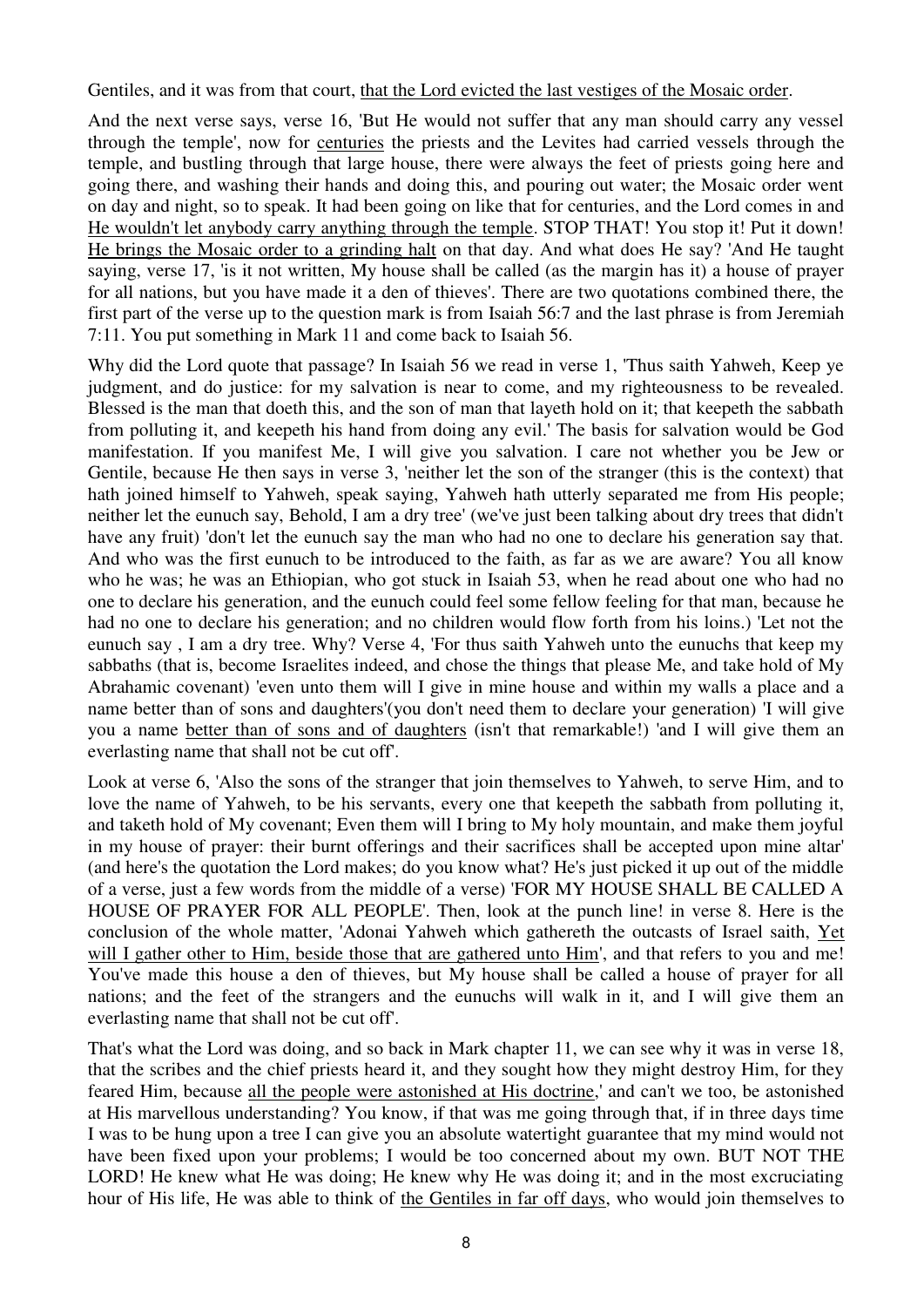## Yahweh.

And in the morning, after having gone out of the city in verse 19, back to Bethany, we believe, in verse 20 we read,'In the morning as they passed by they saw the fig tree of Israel dried up from the roots' (because there was no Abrahamic faith in them, and Abraham was the root of the tree, from which the branches spread, and because there was no Abrahamic faith, it dried up from the roots and withered away). 'And Peter was astonished and said calling to remembrance the words of the Lord, Master, behold, the fig tree which thou cursedst is withered away.' And the Lord gave to him in four words the constitution of a new order where there would be Abrahamic faith. Look at the words of verse 22, this is all that Jesus said to him, 'HAVE FAITH IN GOD'. And there was the constitution of a new order of things, have faith in God.

But it doesn't end there; the enacted parable of Mark 11, is brought to a dramatic climax in the words that follow. You know, the mind of the Lord was able to run through the scriptures that He might select what He needed for the time. Look what He does in the context of prayer, for in verse 23 He says, 'For verily I say unto you, That whosoever shall say unto this mountain, Be thou removed, and be thou cast into the sea; and shall not doubt in his heart, but shall believe that those things which he saith shall come to pass; he shall have whatsoever he saith'. And He concludes then by saying in that particular stanza, 'Therefore I say unto you, What things soever ye desire, when ye pray, believe that ye receive them, and ye shall have them'. What's He talking about, ? Well, He's talking about a general principle; that if we pray for something that's in accordance with the Father's will, we will get it. No question about that! It's only a matter of time, when God is ready, He will give it! But He's not just talking in a general sense in this passage about prayer, He's talking about the prayers of the saints, who are waiting for the day when the King will speak 'peace' to the nations, when He will come riding upon Yahweh's chariot, when He'll come to bring the two olive trees together that they might pour their oil into the kingdom age and bring light to the Gentiles, in the way it's not given today. When every single one of them will be enlightened in the things of the truth, and they will come to walk in the house of Yahweh's glory; a house of prayer for all nations. He's talking in that context! How do we know that? Well, have a look at the words of verse 23 again, 'For verily I say unto you, That whosoever shall say unto this mountain'(what mountain is He standing on? The mount of Olives, isn't it? His feet are standing on the mount of Olives, and whosoever, Jew or Gentile who prays earnestly to Yahweh that that mount, the mount of Olives might be removed and be cast into the sea will get what he desires). And the days are shortly going to come when the feet of Christ will stand again upon the mount of Olives, and your feet and mine, will be there with Him, and that mount will cleave in the midst thereof, half toward the north and half toward the south and there will be a very great valley which will run eastwards towards the Dead Sea, which will be filled up with what? It will be filled up with that mountain. And the mountain that He's talking about will be cast into a sea, into the Dead Sea. And your eyes and mine eyes will see it and we will have what we have desired for so long.

You come back with my to Zechariah 14; now you think I might be quoting this out of context, I'm sure; I'll show you I'm not! We all know those words which I've just quoted from verse 4 of Zechariah 14, we use it in our lectures quite frequently, 'And His feet' (whose feet? Yahweh's feet for we know it from verse 3, 'Then shall Yahweh go forth and fight against those nations, but not Yahweh Himself personally, His manifestation, the Lord Jesus Christ, who is spoken of in verse 9 as being King over the earth). And so the Lord will come as Yahweh, HE WHO WILL BECOME manifested in a multitude of mighty ones, end of verse 5; 'Yahweh my God shall come, and all the saints with thee'(we shall be there) and that mountain, the mount of Olives will cleave as I said, and will be cast into the sea. You can read verses 8 to 10 again, in your own time, and you'll see that that's exactly what is going to happen. In what context is this in? Have a look at verse 16.

'And it shall come to pass, that every one that is left of all the nations which came against Jerusalem shall even go up from year to year to worship the King, Yahweh of hosts, and to keep the feast of Tabernacles'. In the feast of Tabernacles over the course of seven days, to celebrate the ingathering of the harvest, Israel offered 70 bullocks to signify the involvement of the Gentiles in the purpose of